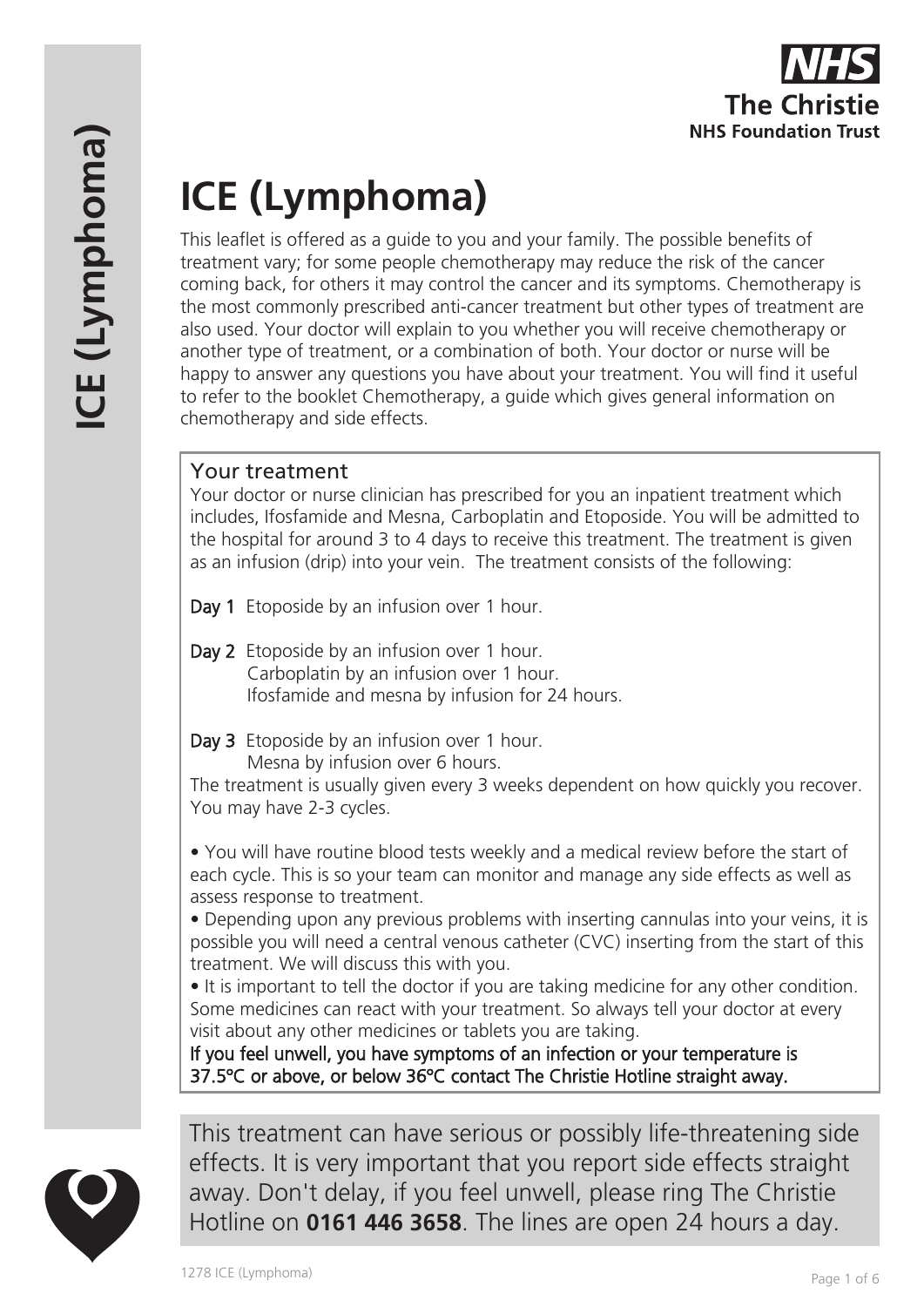# Tumour lysis syndrome

This treatment may cause the rapid breakdown of lymphoma cells, which may lead to abnormalities in the blood. This problem is more likely with the first cycle of treatment, if your disease is extensive, or if your kidneys do not work as well as they should do. Your doctor will tell you if you are at risk. You may be given kidney-protective medicines such as allopurinol or rasburicase and intravenous fluids. Your doctor may do additional blood tests to monitor this side effect.

## Possible side effects

Chemotherapy can cause many different side effects. Some are more likely to occur than others. Everyone is different and not everyone gets all the side effects. Most side effects are usually temporary, but in some rare cases they can be life-threatening. It is important to tell your hospital doctor or nurse about any side effects so they can be monitored and, where possible, treated.

# Common side effects (more than 1 in 10)

#### • Increased risk of serious infection

You are vulnerable to infection while you are having chemotherapy. Minor infections can become lifethreatening in a matter of hours if left untreated. Symptoms of infection include fever, shivering, sweats, sore throat, diarrhoea, discomfort when you pass urine, cough or breathlessness. We recommend that you use a digital thermometer so you can check your temperature when you are at home. You can buy one from your local chemist.

You will be prescribed injections for 5 to 7 days to help to keep white blood cells raised during the chemotherapy. This aims to reduce the risk of infection but it will not eliminate the risk. The injections are given under your skin in your abdomen which you or your family member can be taught to do or a district nurse can be arranged for you.

#### • Bruising or bleeding

This treatment can reduce the production of platelets which help the blood clot. Let your nurse or doctor know if you have any unexplained bruising or bleeding, such as nosebleeds, bloodspots or rashes on the skin, and bleeding gums. You may need a platelet transfusion.

#### • Anaemia (low number of red blood cells)

While having this treatment you may become anaemic.This may make you feel tired and breathless. Let your doctor or nurse know if these symptoms are a problem. You may need a blood transfusion. You will have a routine blood test every day while you are in hospital to monitor the effects of the chemotherapy, but please tell your nurse if you experience tiredness or breathlessness.

#### • Nausea and vomiting (sickness)

This treatment can cause nausea and vomiting. You will be given regular anti-sickness medication whilst in hospital and to take at home. If you continue to feel or be sick your anti-sickness medication may need to be changed or increased.

#### • Reduced appetite

This chemotherapy can suppress your appetite. Ask the staff for a copy of 'Eating: help yourself' which has useful ideas about diet when you are having treatment.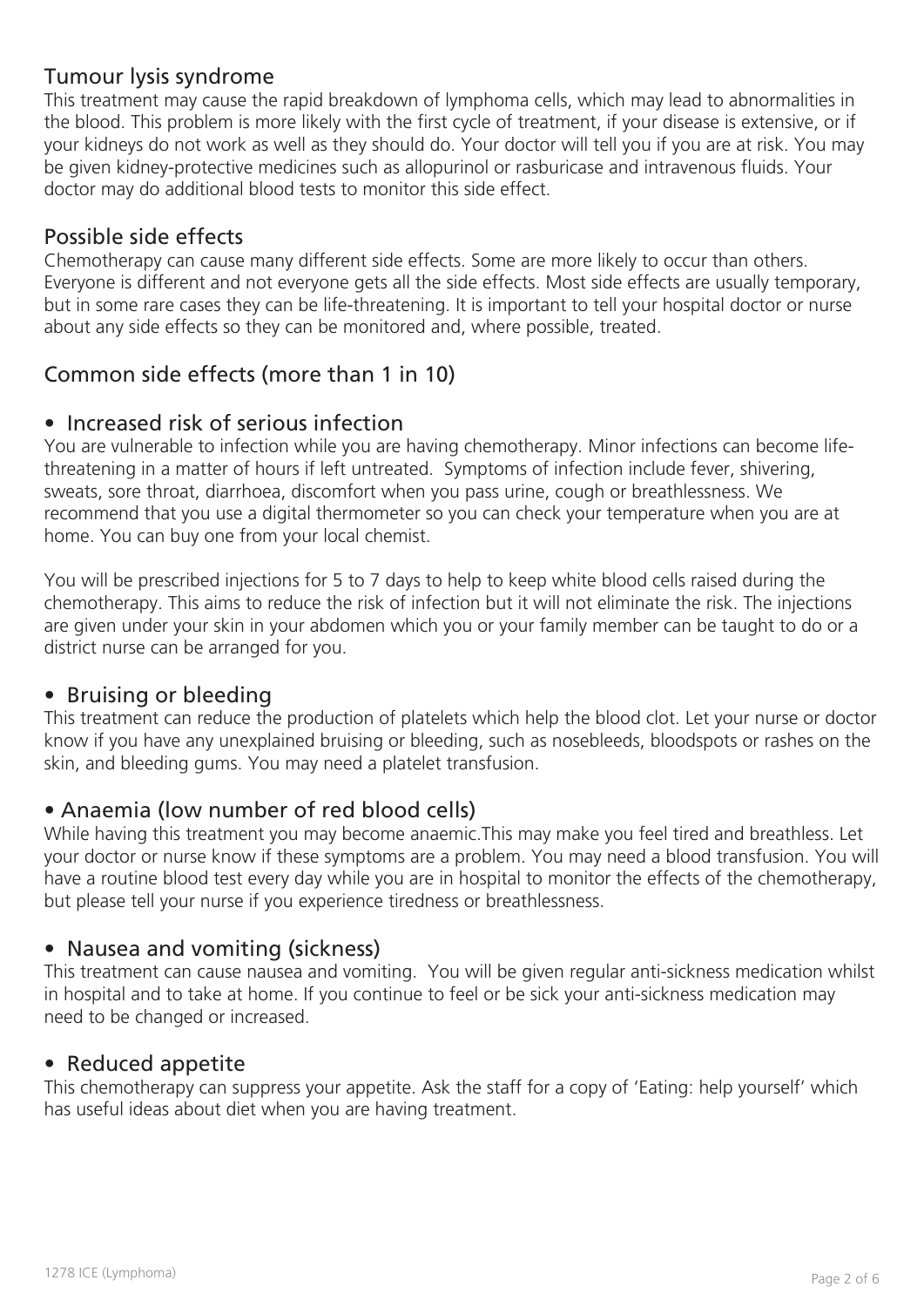# • Constipation

Etoposide and some anti-sickness tablets can cause constipation. Try to drink plenty of fluids and eat foods high in fibre. Report this to your doctor or nurse who may prescribe a suitable laxative. Ask the staff for a copy of 'Eating: help yourself' which has useful ideas about diet when you are having treatment.

# • Diarrhoea

This chemotherapy can cause diarrhoea. If this becomes a problem during or after your treatment, antidiarrhoea tablets can be prescribed by your doctor once infection has been ruled out. Ask the staff for a copy of Eating: help yourself which has some useful ideas about diet when you are having treatment.

#### • Hair loss

Hair loss is usually total. The hair falls out gradually 10 to 14 days following your first course of treatment. Body and facial hair can also fall out. The time scale varies from person to person. Please remember that this is a temporary side effect and your hair will grow back when your treatment is complete. Very rarely, hair loss can be permanent. If you would like an appointment with the wig service, this can be arranged for you by visiting the cancer information centre. Ask the staff for a copy of the 'Wig fitting service'.

The Maggie's Centre runs a Talking Heads hair loss support workshop for anyone who is anticipating or experiencing hair loss (both men and women). These sessions cover the practicalities of hair loss as well as offering support with its emotional impact. Contact Maggie's on 0161 641 4848 or email manchester@maggiescentres.org

#### • Fatigue (tiredness)

This chemotherapy may make you feel tired and lacking in energy. It can be frustrating when you feel unable to cope with routine tasks. If you do feel tired, take rest and get help with household chores. If necessary, take time off work. Gentle exercise such as walking can be beneficial.

#### • Skin

Sometimes as a result of the chemotherapy, your skin may appear darker in colour or lightly tanned, especially around the joints. This is known as hyperpigmentation. Your skin may also become red, itchy or you may develop a rash. Rarely this is severe. Let your doctor or nurse know if you experience any of these symptoms.

#### • Sore mouth and altered taste

Your mouth may become sore or dry, or you may notice small mouth ulcers during this treatment. Drinking plenty of fluids and cleaning your teeth regularly and gently with a soft toothbrush can help to reduce the risk of this happening. We can prescribe a mouthwash for you to use during treatment. You can dilute this with water if your mouth is sore. Ask your doctor or nurse for further advice. There is also general mouth care information in the chemotherapy booklet. If you continue to have a sore mouth, please contact The Christie Hotline. Occasionally during treatment you may have a strange taste (metallic or bitter) or, less commonly, loss of taste. A strongly flavoured sweet or mint will help to disguise this. Normal taste will usually return after the treatment finishes.

#### • Bladder irritation

Ifosfamide can cause a burning sensation on passing urine. This is caused by irritation of the bladder walls by the chemotherapy leaving the body. The medication, mesna, which you have been given should prevent this side effect. But if you do have a burning sensation on passing urine or notice any blood in your urine, please contact The Christie straight away.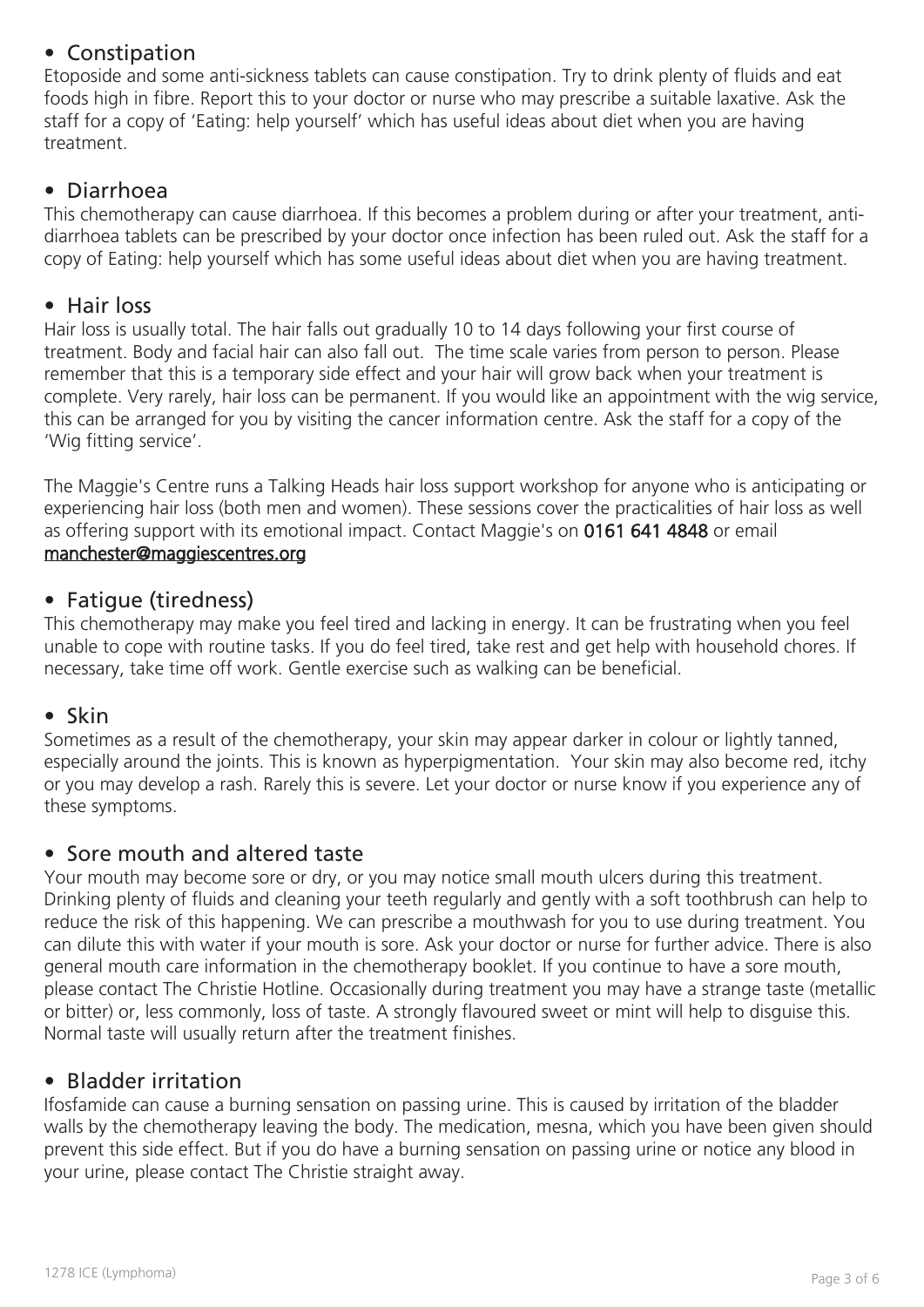# • Changes to liver function

This chemotherapy can cause changes to your liver function. Your liver function will be monitored with your routine blood tests. Doses of medication may need to be changed if your blood tests are abnormal.

#### • Tingling and numbness in the fingers or toes/muscle weakness

This is usually only mild and temporary. It can sometimes last for some time or become permanent. Sometimes you may also have difficulty controlling the muscles in your arms and legs or your balance. Please report these symptoms to your doctor or nurse.

#### • Changes to hearing

Carboplatin may cause you to develop tinnitus (ringing in the ears); this sensation usually subsides when your treatment finishes. Please tell your doctor if this occurs. High frequency hearing loss can also occur with this chemotherapy.This may be permanent.

#### • Headaches/dizziness

This chemotherapy and some anti sickness medication can cause headaches and/or dizziness. Speak to your doctor or nurse for advice if you experience these symptoms.

## Uncommon side effects (less than 1 in 10)

#### • Irritation to the brain

Ifosfamide can cause irritation to the brain. You may notice vivid dreams while you are on the drip (while the chemotherapy is actually being given). Sometimes people get very drowsy and sleepy or may have visual hallucinations. Please tell the nurse if you begin to feel any of these symptoms. These symptoms usually quickly go away if the drip is stopped and there are no permanent effects. However, rarely, ifosfamide can cause a loss of consciousness which can last for several days. Your doctor or nurse can give you more information about this.

#### • Kidney function

This chemotherapy can damage your kidneys. You will need to have your kidney function measured before you have this treatment and you will need to have additional fluids to keep your kidneys flushed. It is important to drink plenty of fluids to keep hydrated when you are at home. If you have problems with nausea, vomiting or diarrhoea you will become dehydrated very quickly, so you must phone The Christie Hotline straight away.

#### • Changes to your lung function

This chemotherapy can cause some changes to your lung tissue. Report any cough or breathlessness to your doctor or nurse.

#### Rare side effects (less than 1 in 100)

#### • Extravasation

Extravasation is when chemotherapy leaks outside the vein. If you develop redness, soreness or pain at the injection site at any time please let us know straight away. This happens rarely when you have a central line fitted.

#### • Heart function

Ifosfamide may cause changes in the rythm of the heart, which can affect how the heart works.The effect on the heart depends on the dose given. Etoposide can also increase the risk of having a heart attack. It is unusual for the heart to be affected if you receive standard doses. Tests to see how well your heart is working will sometimes be carried out before the drug is given.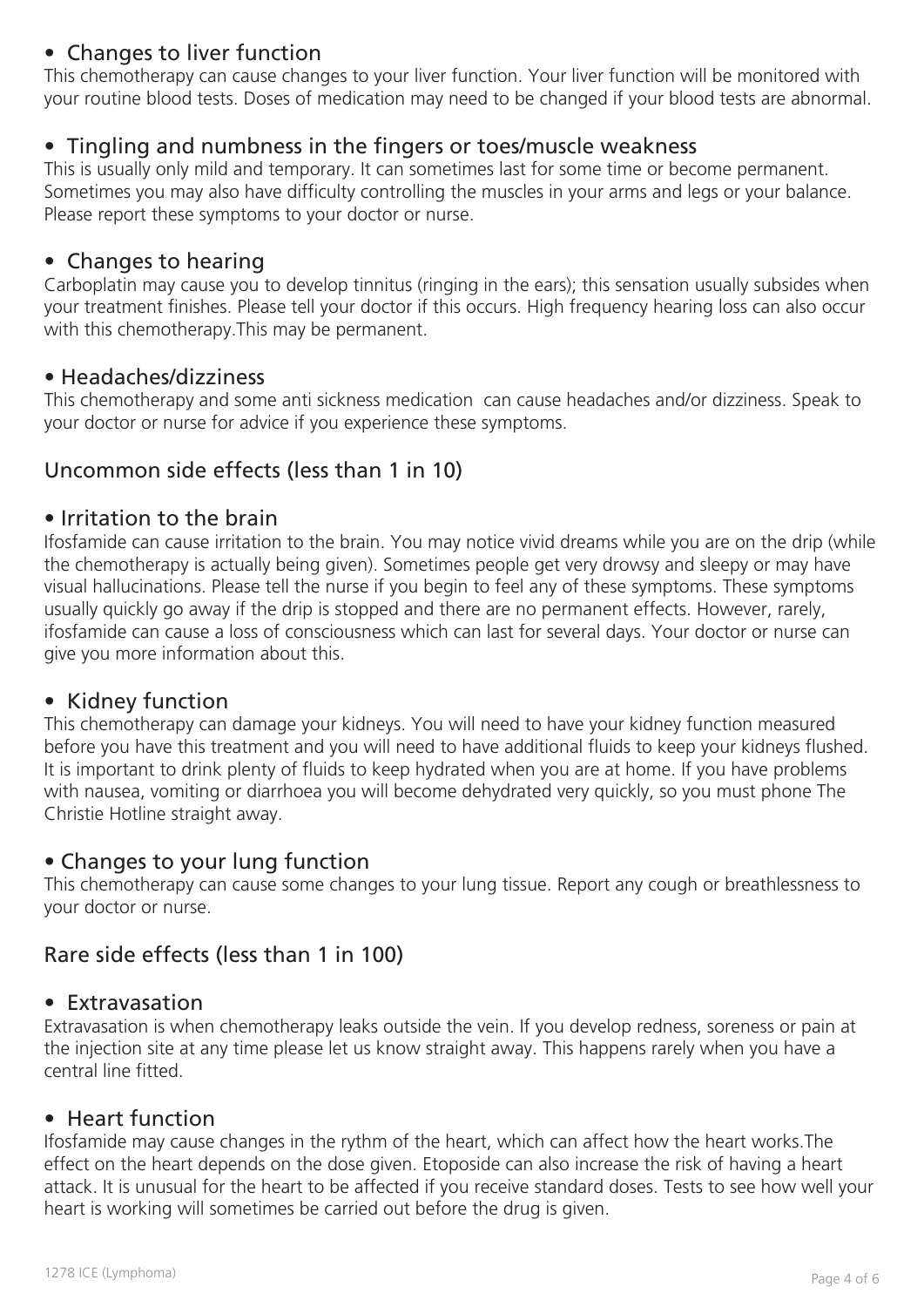# • Allergic reactions (Warning!)

This treatment can sometimes cause immediate allergic reactions when it is being given. Please tell your nurse straight away if you have any of these symptoms: skin rash, itching, fever, shivering, dizziness, headache or breathlessness.

#### • Changes to your vision

Rarely Etoposide can cause swelling of the optic nerve that can affect your eyesight. Temporary loss of vision can also occur. Report any changes straight away to your doctor or nurse or if you are home contact the 24 hour hotline.

#### • Herbal medicine

Some herbal medicine including St John's Wort can affect the chemotherapy. You should let your doctor or nurse know if you are taking any herbal medication, complementary or alternative medicines, including vitamins, minerals and medicines purchased over-the-counter.

## Serious and potentially life-threatening side effects

In a small proportion of patients chemotherapy can result in very severe side effects which may rarely result in death. The team caring for you will discuss the risk of these side effects with you.

#### Sex, contraception and fertility

#### Protecting your partner and contraception

We recommend that you or your partner use a condom during sexual intercourse while you are having the course of chemotherapy. Chemotherapy is dangerous to unborn babies and this will also protect you and your partner from any chemotherapy drugs that may be present in semen and in the vagina. If you suspect that you may be pregnant please tell your doctor immediately.

#### **Fertility**

This chemotherapy may affect your ability to have children. Your doctor or nurse should have discussed this with you. If not, please ask them before you start treatment.

#### Protecting your partner and contraception

We recommend that you or your partner use a condom during sexual intercourse while you are having the course of chemotherapy. Chemotherapy is dangerous to unborn babies and this will also protect you and your partner from any chemotherapy drugs that may be present in semen and in the vagina. If you suspect that you may be pregnant please tell your doctor immediately.

#### Late side effects

Some side effects may become evident only after a number of years. In reaching any decision with you about treatment, the potential benefit you receive from treatment will be weighed against the risks of serious long term side effects to the heart, lungs, kidneys and bone marrow. Etoposide and Ifosfamide can increase the risk of developing leukaemia in the future. With some drugs there is also a small but definite risk of developing another cancer. If any of these problems specifically applies to you, the doctor will discuss these with you and note this on your consent form.

Changes to the heart: Some chemotherapy may cause changes in the muscle of the heart. This can affect how the heart works. The effect on the heart depends on the dose given. It is very unusual for the heart to be affected if you have standard doses. Tests to see how well your heart is working may sometimes be carried out before the chemotherapy is given.